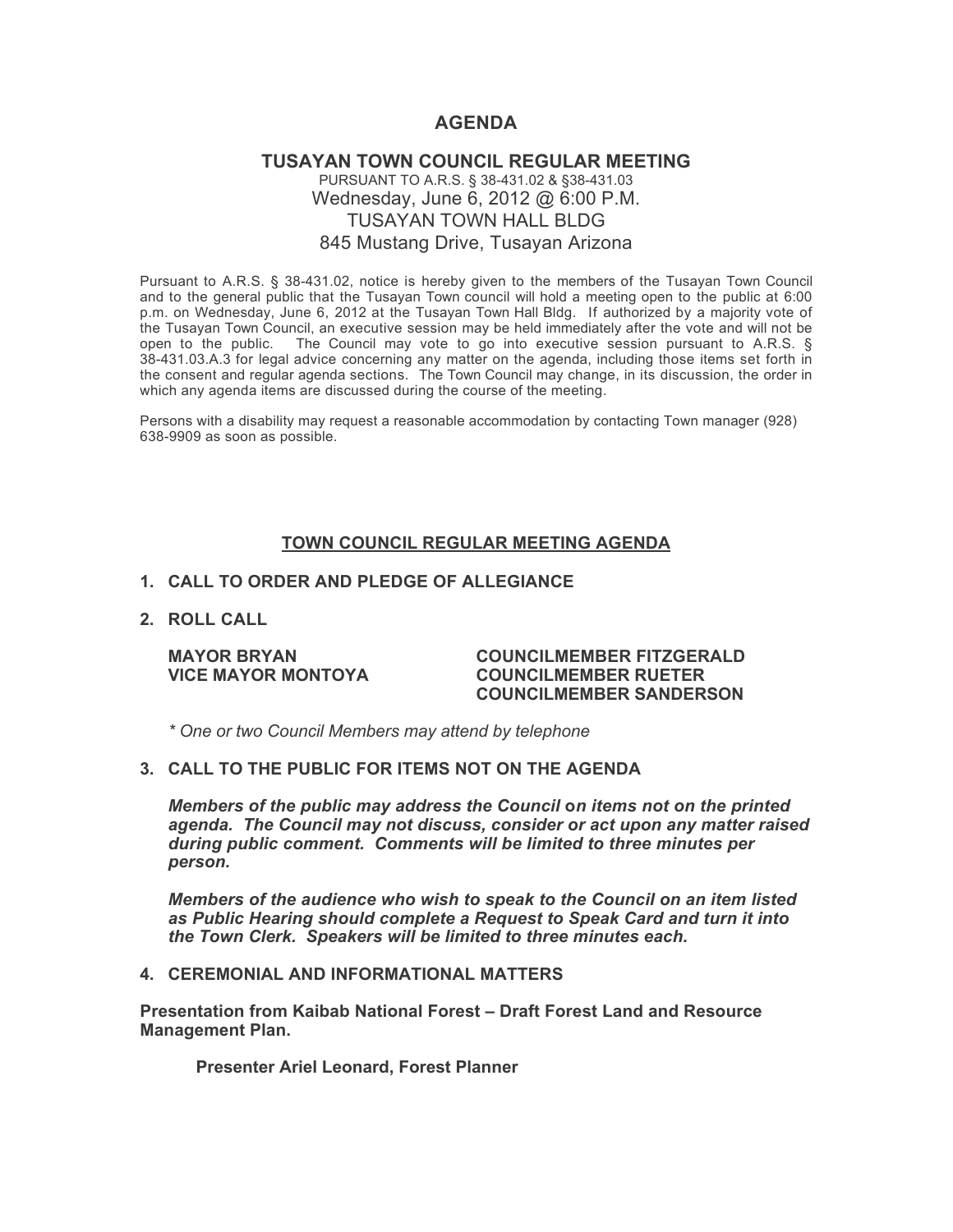## **5. CONSENT AGENDA**

**ITEMS ON THE CONSENT AGENDA ARE ROUTINE IN NATURE AND WILL BE ACTED ON WITH ONE MOTION AND ONE VOTE. PUBLIC HEARING ITEMS ARE DESIGNATED WITH AN ASTERISK (\*). MEMBERS OF THE COUNCIL OR STAFF MAY ASK THE MAYOR TO REMOVE ANY ITEM FROM THE CONSENT AGENDA TO BE DISCUSSED AND ACTED UPON SEPARATELY.**

**Minutes of Regular Council Meeting of May 16, 2012.**

**Accounts Payable Billings.**

**6. COMMITTEE REPORTS**

**No Items Submitted.**

**7. ACTION ITEMS**

**Consideration, Discussion, and Possible Approval of the renewal of the intergovernmental agreement for Municipal Court Services between Coconino County and the Town of Tusayan. Original intergovernmental agreement approved on February 15, 2012.**

**Consideration, Discussion, and Possible Approval of the Town overseeing the Project Manager Contract for the Community Park construction Phase I.**

**Move Regular Council Meeting of July 4, 2012 to July 3, 2012.**

**8. DISCUSSION ITEMS**

**2012/13 Budget discussion and possible future meetings.**

- **9. TOWN MANAGER'S REPORT**
- **10. FUTURE AGENDA ITEMS**
- **11. COUNCIL MEMBERS' REPORTS**
- **12. MAYOR'S REPORT**
- **13. MOTION TO ADJOURN INTO EXECUTIVE SESSION for the following purpose:**

**The Council may wish to go into Executive Session pursuant to A.R.S. Section 38-431.03.A.3 & A.4 for discussion and consultation with the Town Attorney in order to receive legal advice and give direction concerning a Settlement Agreement between and among Tusayan Water Development Association, Inc., Anasazi Water Company LLC, Hyrdo-Resources, Inc, the Arizona Corporation Commission Utilities Division, Tusayan Ventures LLC, Squire Motor Inns, Inc. and the Town of Tusayan.**